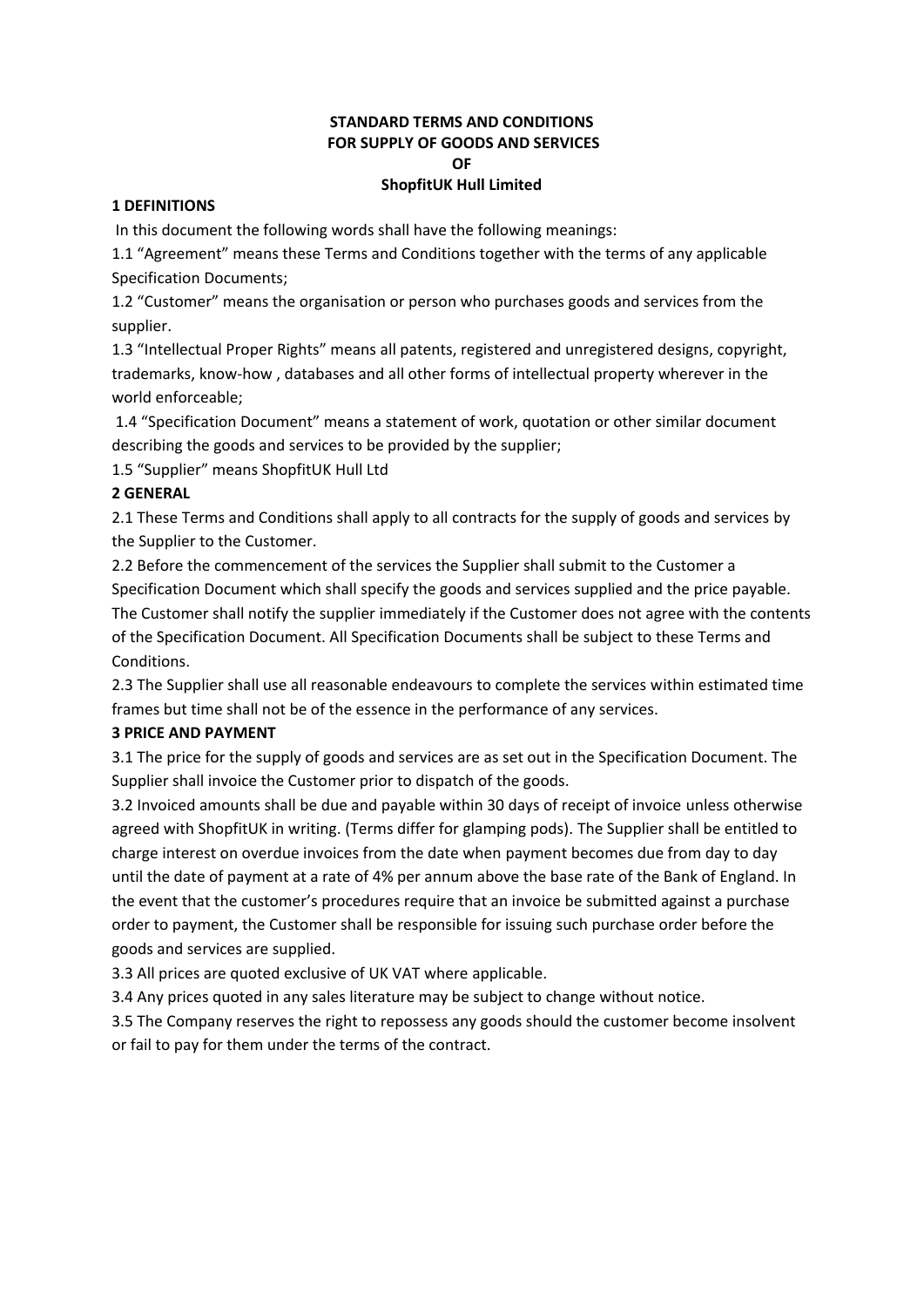#### **4 SPECIFICATION OF THE GOODS**

All goods shall be required only to conform to the specification in the Specification Document. For the avoidance of doubt no description, specification or illustration contained in any product pamphlet or other sales of marketing literature of the Supplier and no representation written of oral, correspondence or statement shall form part of the contract.

#### **5 DELIVERY**

5.1 The date of delivery specified by the Supplier is an estimate only. Time for delivery shall not be of the essence of the contract and the Supplier shall not be liable for any loss, costs, damages, charges or expenses cause directly or indirectly by any delay in the delivery of goods.

5.2 All risk in the goods shall pass to the Customer upon delivery.

5.3 Divisibility Clause : This contract is divisible. Each delivery made hereunder shall be deemed to arise from a separate contract and shall be invoiced separately; any invoice for a delivery shall be payable in full in accordance with the terms of payment provided for herein, without reference to and notwithstanding any defect of default in delivery of any other instalment.

Delivery for glamping pods is arranged by clients and not included in the price.

#### **6 TITLE**

Title in the Goods shall not pass to the Customer until the Supplier has been paid in full for the Goods.

## **7 CUSTOMER'S OBLIGATIONS**

7.1 To enable the Supplier to perform its obligations under this Agreement the Customer shall; 7.1.1 co-operate with the Supplier; 7.1.2 provide the Supplier with any information reasonable required by the Supplier; 7.1.3 obtain all necessary permissions and consents which may be required before the commencement of the services; and 7.1.4 comply with such other requirements as may be set out in the Specification Document or otherwise agreed between the parties.

7.2 The Customer shall be liable to compensate the Supplier for any expenses incurred by the Supplier as a result of the Customer's failure to comply with Clause 7.1

7.3 Without prejudice to any other rights to which the Supplier may be entitled, in the event that the Customer unlawfully terminates or cancels the goods and services agreed to in the Specification Document, the Customer shall be required to pay to the Supplier as agreed damages and not as a penalty the full amount of any third party costs to which the Supplier has committed and in respect of cancellations on less than five working days' written notice the full amount of the goods and services contracted for as set out in the Agreement, and the Customer agrees this is a genuine pre-estimate of the Supplier's losses in such a case. For the avoidance of doubt, the Customer's failure to comply with any obligations under Clause 7.1 shall be deemed to be a cancellation of the goods and services and subject to the payment of the damages set out in this Clause.

7.4 In the event that the Customer or any third party, not being a sub-contractor of the Supplier, shall omit or commit anything which prevents or delays the Supplier from undertaking or complying with any of its obligations under this Agreement, then the Supplier shall notify the Customer as soon as possible and: 7.4.1 the Supplier shall have no liability in respect of any delay to the completion of any project; 7.4.2 if applicable, the timetable for the project will be modified accordingly; 7.4.3 the Supplier shall notify the Customer at the same time if it intends to make any claim for additional costs.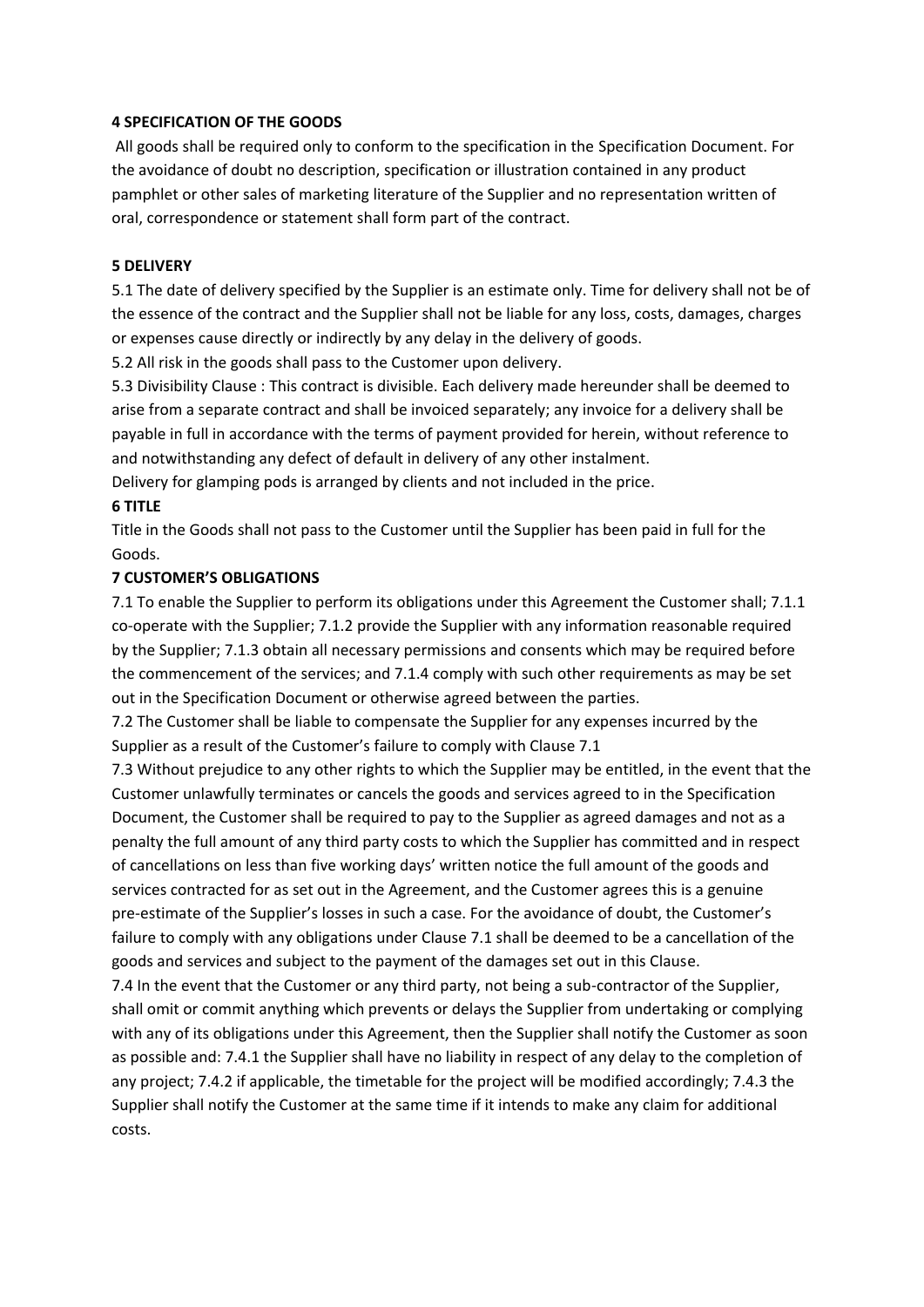## **8 ALTERATIONS TO THE SPECIFICATION DOCUMENT**

8.1 The parties may at any time mutually agree upon and execute new Specification Documents. Any alterations in the scope of goods and/or services to be provided under this Agreement shall be set out in the Specification Document, which shall reflect the changed goods and/or services and price and any other terms agreed between the parties.

8.2 The Customer may at any time request alterations to the Specification Document by notice in writing to the Supplier. On receipt of the request for alterations the Supplier shall, within 5 working days or such other period as may be agreed between the parties, advise the Customer by notice in writing of the effect of such alterations, if any, on the price and any other terms already agreed between the parties.

8.3 Where the Supplier gives written notice to the Customer agreeing to perform any alterations on terms different to those already agreed between the parties, the Customer shall, within 5 working days of receipt of such notice or such other period as may be agreed between the parties, advise the Supplier by notice in writing whether or not it wishes the alterations to proceed.

8.4 Where the Supplier gives written notice to the Customer agreeing to perform alterations on terms different to those already agreed between the parties, and the Customer confirms in writing that it wishes the alterations to proceed on those terms, the Specification Document shall be amended to reflect such alterations and thereafter the Supplier shall perform this Agreement upon the basis of such amended terms.

### **9 WARRANTY**

9.1 The Supplier warrants that as from the date of delivery for a period of 12 months the goods and all their component parts, where applicable, are free from any defects in design, workmanship, construction or materials.

9.2 The Supplier warrants that the services performed under this Agreement shall be performed using reasonable skill and care, and of a quality conforming to generally accepted industry standards and practices.

9.3 Except as expressly stated in this Agreement, all warranties whether express or implied, by operation of law or otherwise, are hereby excluded in relation to the goods and services to be provided by the Supplier. This exclusion does not exclude liability for fraud or fraudulent misrepresentation.

# **10 INDEMNIFICATION**

The Customer shall indemnify the Supplier against all claims, costs and expenses which the Supplier may incur and which arise, directly or indirectly, from the Customer's breach of any of its obligations under this Agreement, including any claims brought against the Supplier alleging that any goods and/or services provided by the Supplier in accordance with the Specification Document infringes a patent, copyright or trade secret or other similar right of a third party.

### **11 LIMITATION OF LIABILITY**

11.1 Except in respect of death or personal injury due to negligence for which no limit applies, the entire liability of the Supplier to the Customer in respect of any claim whatsoever or breach of this Agreement, whether or not arising out of negligence, shall be limited to the price paid or payable under the agreement.

11.2 In no event shall the Supplier be liable to the Customer for any loss of business, loss or opportunity or loss of profits or for any other indirect or consequential loss or damage whatsoever. This shall apply even where such a loss was reasonably foreseeable or the Supplier had been made aware of the possibility of the Customer incurring such a loss.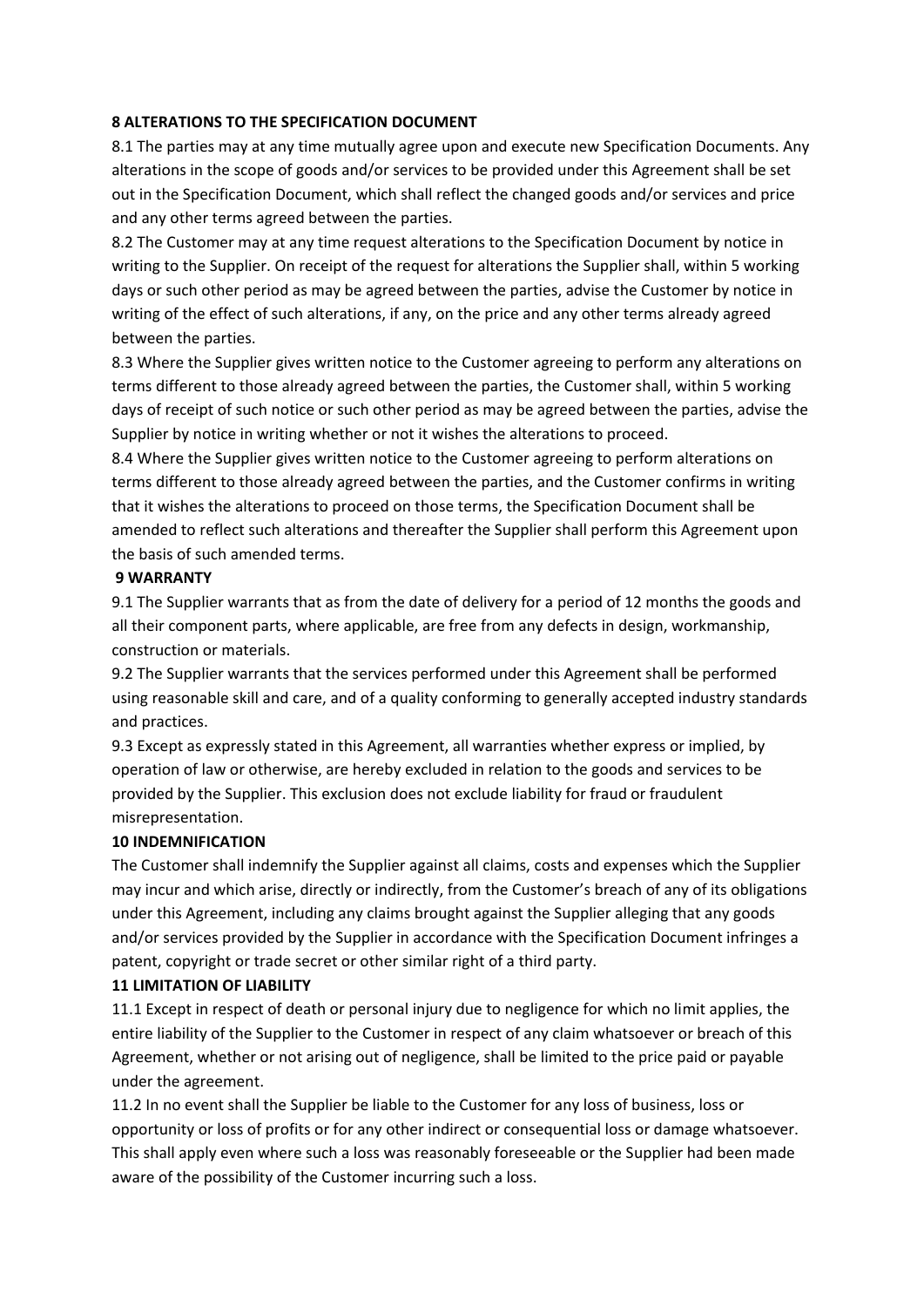11.3 Nothing in these Terms and Conditions shall exclude or limit the Supplier's liability for death or personal injury resulting from the Supplier's negligence or that of its employees, agents or subcontractors.

**12 TERMINATION** Either party may terminate this Agreement forthwith by notice in writing to the other if:

12.1 the other party commits a material breach of this Agreement and, in the case of a breach capable of being remedied, fails to remedy it within 30 calendar days of being given written notice from the other party to do so;

12.2 the other party commits a material breach of this Agreement which cannot be remedied under any circumstances.

12.3 The other party passes a resolution for winding up (other than for the purpose of solvent amalgamation or reconstruction), or a court of competent jurisdiction makes an order to that effect; 12.4 The other party ceases to carry on its business or substantially the whole of its business; or 12.5 The other party is declared insolvent, or convenes a meeting of or makes proposes to make any arrangement or composition with its creditors; or liquidator, receiver, administrative receiver, manager, trustee or similar officer is appointed over any of its assets.

12.6 For any reason by the supplier so long as 30 days' notice in writing is provided.

#### **13 INTELLECTUAL PROPERTY RIGHTS**

All Intellectual Property Rights produced from or arising as a result of the performance of this Agreement shall, so far as not already vested, become the absolute property of the Supplier, and the Customer shall do all that is reasonable necessary to ensure that such rights vest in the Supplier by the execution of appropriate instruments or the making of agreements with third parties.

#### **14 FORCE MAJEURE**

Neither party shall be liable for any delay or failure to perform any of its obligations if the delay or failure results from events or circumstances outside its reasonable control, including but not limited to acts of God, strikes, lock outs, accidents, war, fire, the act or omission of government, highway authorities or any telecommunications carrier, operator or administration or other competent authority, or the delay or failure in manufacture, production, or supply by third parties of equipment or services, and the party shall be entitled to a reasonable extension of its obligations after notifying the other party of the nature and extent of such events. The supplier also has the right to terminate the agreement in the event of Force Majeure .

**15 INDEPENDENT CONTRACTORS** The Supplier and the Customer are contractors independent of each other, and neither has the authority to bind the other to any third party or act in any way as the representative of the other, unless otherwise expressly agreed to in writing by both parties. The Supplier may, in addition to its own employees, engage sub-contractors to provide all or part of the services being provided to the Customer and such engagement shall not relieve the Supplier of its obligations under this Agreement or any applicable Specification Document.

**16 ASSIGNMENT** The Customer shall not be entitled to assign its rights or obligations or delegate its duties under this Agreement without the prior written consent of the Supplier.

**17 SEVERABILITY** If any provision of this Agreement is held invalid, illegal or unenforceable for any reason by any Court of competent jurisdiction such provision shall be severed and the remainder of the provisions herein shall continue in full force and effect as if this Agreement had been agreed with the invalid illegal or unenforceable provision eliminated.